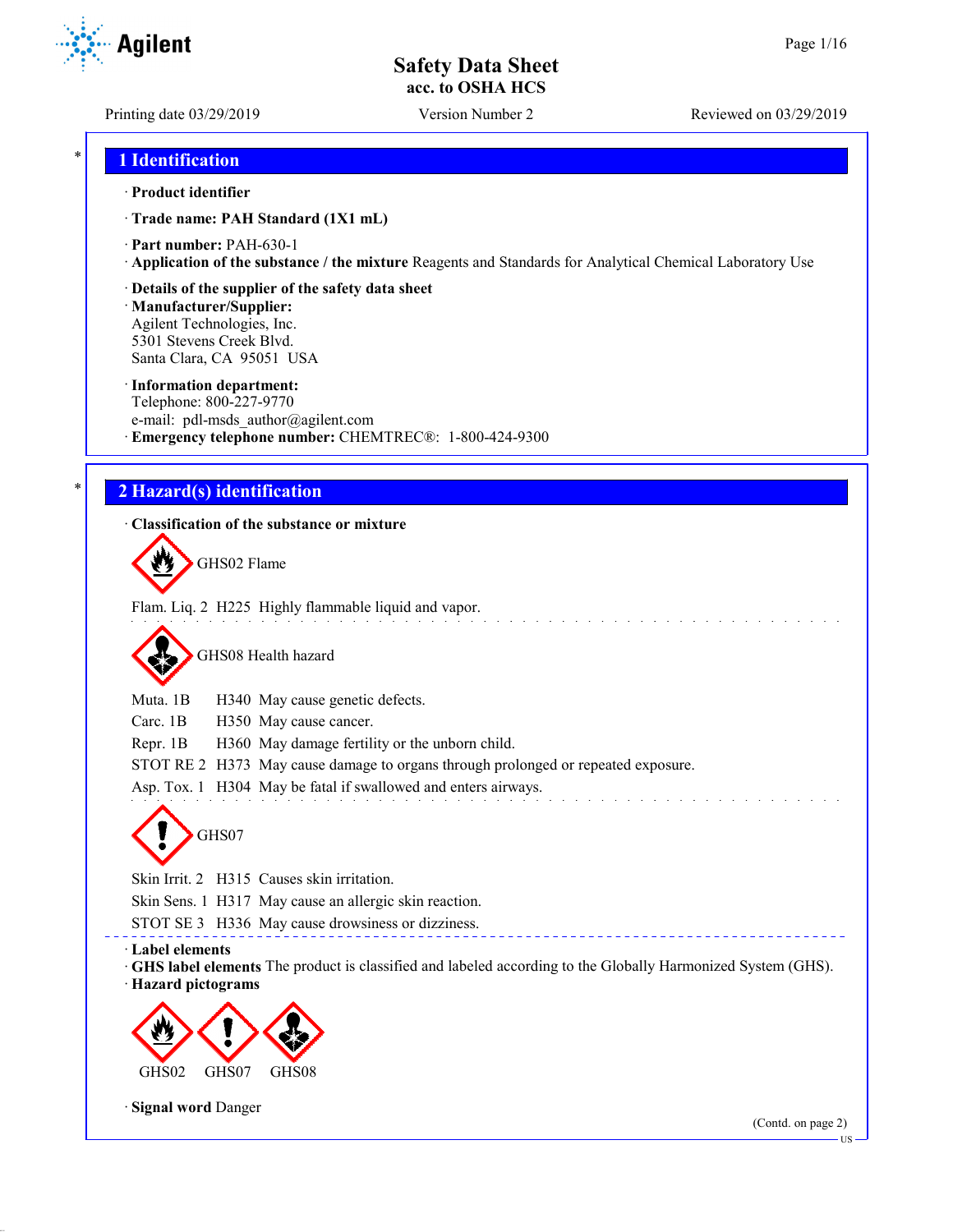Printing date 03/29/2019 Version Number 2 Reviewed on 03/29/2019

**Trade name: PAH Standard (1X1 mL)**

(Contd. of page 1) · **Hazard-determining components of labeling:** toluene benzo[a]pyrene dibenz[a,h]anthracene anthracene phenanthrene · **Hazard statements** Highly flammable liquid and vapor. Causes skin irritation. May cause an allergic skin reaction. May cause genetic defects. May cause cancer. May damage fertility or the unborn child. May cause drowsiness or dizziness. May cause damage to organs through prolonged or repeated exposure. May be fatal if swallowed and enters airways. · **Precautionary statements** Obtain special instructions before use. Do not handle until all safety precautions have been read and understood. Keep away from heat/sparks/open flames/hot surfaces. - No smoking. Ground/bond container and receiving equipment. Use explosion-proof electrical/ventilating/lighting/equipment. Use only non-sparking tools. Take precautionary measures against static discharge. Do not breathe dust/fume/gas/mist/vapors/spray. Wash thoroughly after handling. Use only outdoors or in a well-ventilated area. Contaminated work clothing must not be allowed out of the workplace. Wear protective gloves/protective clothing/eye protection/face protection. If swallowed: Immediately call a poison center/doctor. Specific treatment (see on this label). Do NOT induce vomiting. If on skin (or hair): Take off immediately all contaminated clothing. Rinse skin with water/shower. IF INHALED: Remove person to fresh air and keep comfortable for breathing. IF exposed or concerned: Get medical advice/attention. Call a poison center/doctor if you feel unwell. Get medical advice/attention if you feel unwell. Take off contaminated clothing and wash it before reuse. If skin irritation or rash occurs: Get medical advice/attention. Wash contaminated clothing before reuse. In case of fire: Use for extinction: CO2, powder or water spray. Store in a well-ventilated place. Keep container tightly closed. Store in a well-ventilated place. Keep cool. Store locked up. Dispose of contents/container in accordance with local/regional/national/international regulations. · **Classification system:** · **NFPA ratings (scale 0 - 4)** 1 3  $\overline{0}$  $Health = 1$  $Fire = 3$ Reactivity  $= 0$ 



(Contd. on page 3)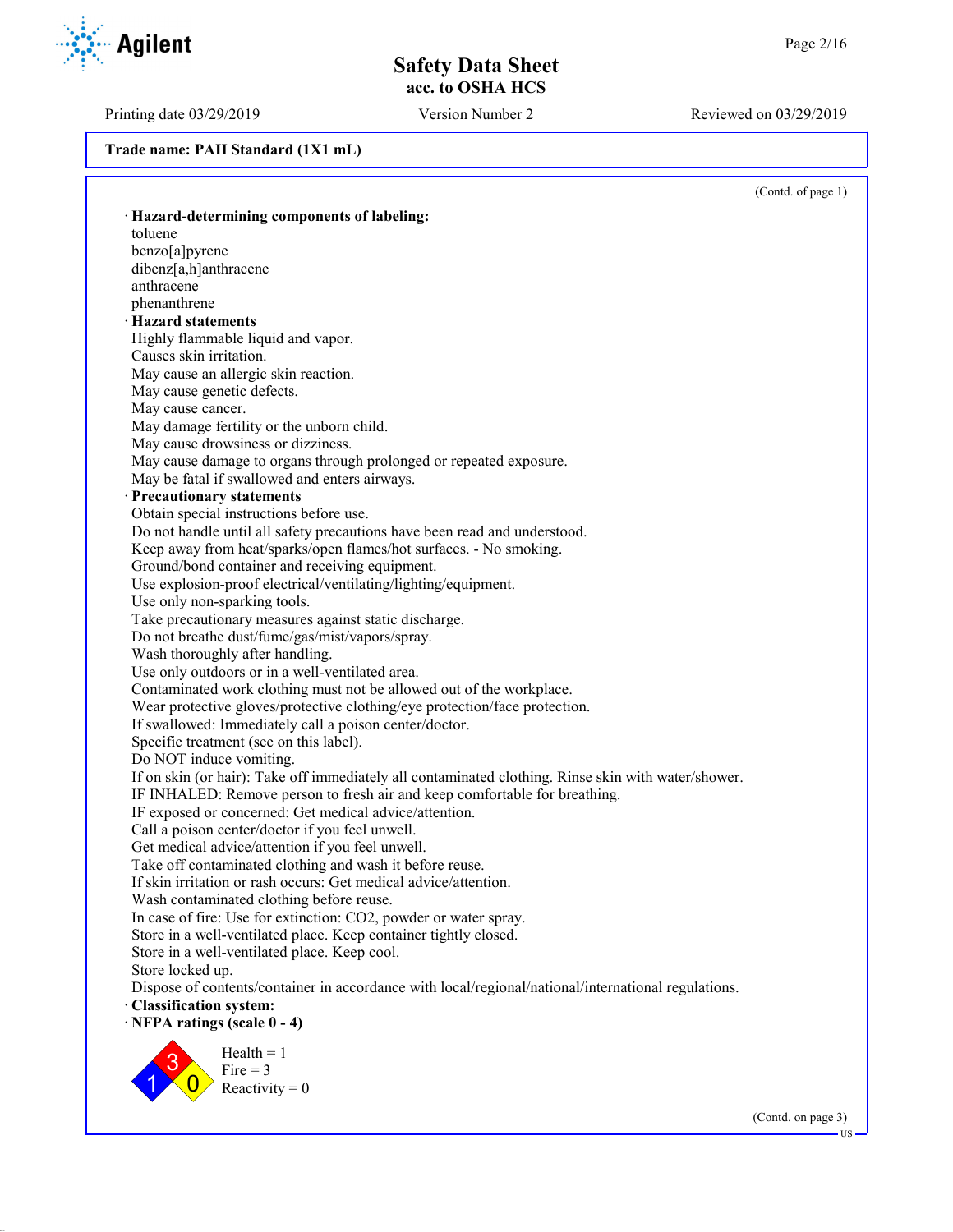Printing date 03/29/2019 Version Number 2 Reviewed on 03/29/2019

**Trade name: PAH Standard (1X1 mL)**

(Contd. of page 2)

· **HMIS-ratings (scale 0 - 4)**

**HEALTH**  FIRE REACTIVITY  $\boxed{0}$  Reactivity = 0 \*1 3  $Health = *1$ Fire  $= 3$ 

· **Other hazards**

· **Results of PBT and vPvB assessment**

· **PBT:**

120-12-7 anthracene

· **vPvB:** Not applicable.

## \* **3 Composition/information on ingredients**

· **Chemical characterization: Mixtures**

· **Description:** Mixture of the substances listed below with nonhazardous additions.

| · Dangerous components: |                                   |           |
|-------------------------|-----------------------------------|-----------|
| 108-88-3 toluene        |                                   | 96.306%   |
|                         | $120 - 12 - 7$ anthracene         | 0.231%    |
|                         | 56-55-3 benz[a]anthracene         | 0.231%    |
|                         | 205-99-2 benz[e]acephenanthrylene | 0.231%    |
|                         | 207-08-9 benzo[k]fluoranthene     | 0.231%    |
|                         | $191-24-2$ benzo[ghi]perylene     | $0.231\%$ |
|                         | $50-32-8$ benzo[a] pyrene         | 0.231%    |
| $218-01-9$ chrysene     |                                   | 0.231%    |
|                         | 53-70-3 dibenz[a,h]anthracene     | 0.231%    |
|                         | $206-44-0$ fluoranthene           | 0.231%    |
|                         | 86-73-7 fluorene                  | 0.231%    |
|                         | 193-39-5 indeno[1,2,3-cd] pyrene  | 0.231%    |
|                         | 91-20-3 naphthalene               | 0.231%    |
|                         | 85-01-8 phenanthrene              | 0.231%    |
| $129-00-0$ pyrene       |                                   | 0.231%    |

## **4 First-aid measures**

#### · **Description of first aid measures**

· **General information:**

Immediately remove any clothing soiled by the product.

Symptoms of poisoning may even occur after several hours; therefore medical observation for at least 48 hours after the accident.

· **After inhalation:**

Supply fresh air and to be sure call for a doctor.

- In case of unconsciousness place patient stably in side position for transportation.
- · **After skin contact:** Immediately wash with water and soap and rinse thoroughly.
- · **After eye contact:** Rinse opened eye for several minutes under running water.
- · **After swallowing:** If symptoms persist consult doctor.

(Contd. on page 4)



US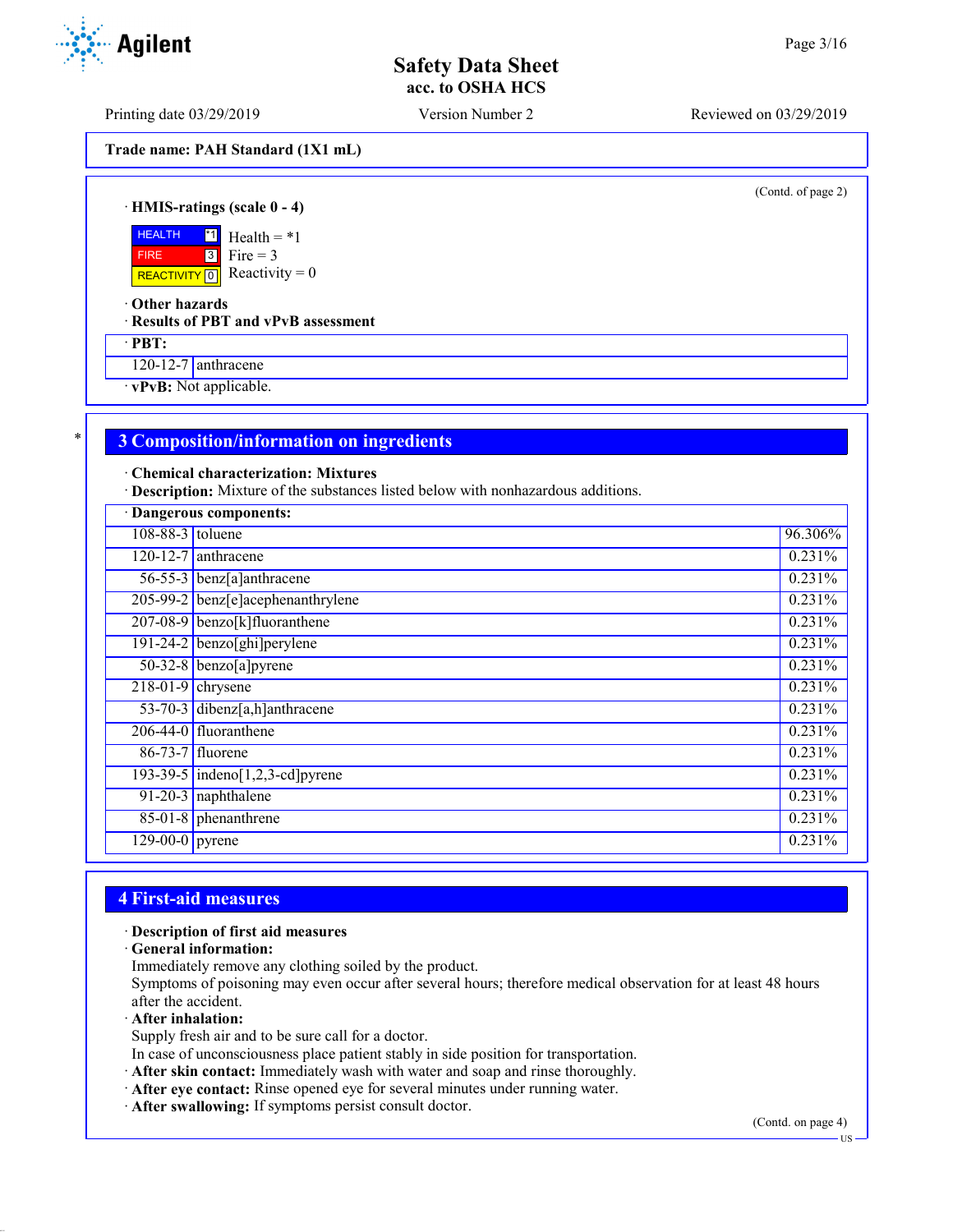Printing date 03/29/2019 Version Number 2 Reviewed on 03/29/2019

**Trade name: PAH Standard (1X1 mL)**

(Contd. of page 3)

- · **Information for doctor:**
- · **Most important symptoms and effects, both acute and delayed** No further relevant information available.
- · **Indication of any immediate medical attention and special treatment needed** No further relevant information available.

## **5 Fire-fighting measures**

- · **Extinguishing media**
- · **Suitable extinguishing agents:**
- CO2, extinguishing powder or water spray. Fight larger fires with water spray or alcohol resistant foam.
- · **For safety reasons unsuitable extinguishing agents:** Water with full jet

· **Personal precautions, protective equipment and emergency procedures**

· **Environmental precautions:** Do not allow to enter sewers/ surface or ground water.

- · **Special hazards arising from the substance or mixture**
- During heating or in case of fire poisonous gases are produced.
- · **Advice for firefighters**
- · **Protective equipment:** Mouth respiratory protective device.

Wear protective equipment. Keep unprotected persons away.

## **6 Accidental release measures**

Mount respiratory protective device.

|                                                                                                  | · Methods and material for containment and cleaning up:                                                     |                                        |  |
|--------------------------------------------------------------------------------------------------|-------------------------------------------------------------------------------------------------------------|----------------------------------------|--|
| Absorb with liquid-binding material (sand, diatomite, acid binders, universal binders, sawdust). |                                                                                                             |                                        |  |
| Dispose contaminated material as waste according to item 13.<br>Ensure adequate ventilation.     |                                                                                                             |                                        |  |
|                                                                                                  |                                                                                                             |                                        |  |
|                                                                                                  | · Reference to other sections                                                                               |                                        |  |
|                                                                                                  | See Section 7 for information on safe handling.                                                             |                                        |  |
|                                                                                                  | See Section 8 for information on personal protection equipment.<br>See Section 13 for disposal information. |                                        |  |
|                                                                                                  | · Protective Action Criteria for Chemicals                                                                  |                                        |  |
| $\cdot$ PAC-1:                                                                                   |                                                                                                             |                                        |  |
|                                                                                                  |                                                                                                             |                                        |  |
| $108 - 88 - 3$ toluene                                                                           |                                                                                                             | 67 ppm                                 |  |
|                                                                                                  | 83-32-9 acenaphthene                                                                                        | $\overline{3.6}$ mg/m <sup>3</sup>     |  |
|                                                                                                  | 208-96-8 acenaphthylene                                                                                     | $10$ mg/m <sup>3</sup>                 |  |
|                                                                                                  | 120-12-7 anthracene                                                                                         | $48 \text{ mg/m}^3$                    |  |
|                                                                                                  | 56-55-3 benz[a]anthracene                                                                                   | $\overline{0.6}$ mg/m <sup>3</sup>     |  |
|                                                                                                  | $205-99-2$ benz[e]acephenanthrylene                                                                         | $0.12 \text{ mg/m}^3$                  |  |
|                                                                                                  | 191-24-2 benzo[ghi]perylene                                                                                 | $30 \text{ mg/m}^3$                    |  |
|                                                                                                  | 50-32-8 benzo[a]pyrene                                                                                      | $0.6$ mg/m <sup>3</sup>                |  |
| $218-01-9$ chrysene                                                                              |                                                                                                             | $\overline{0.6 \text{ mg}}/\text{m}^3$ |  |
|                                                                                                  | 53-70-3 dibenz[a,h]anthracene                                                                               | $0.093$ mg/m <sup>3</sup>              |  |
|                                                                                                  | $206-44-0$ fluoranthene                                                                                     | $8.2 \text{ mg/m}^3$                   |  |
|                                                                                                  | 86-73-7 fluorene                                                                                            | $6.6 \text{ mg/m}^3$                   |  |
|                                                                                                  | 193-39-5 indeno[1,2,3-cd] pyrene                                                                            | $1.2 \text{ mg/m}^3$                   |  |
|                                                                                                  | $91-20-3$ naphthalene<br>15 ppm                                                                             |                                        |  |
|                                                                                                  |                                                                                                             | $\overline{(\text{Contd. on page 5})}$ |  |
|                                                                                                  |                                                                                                             | US                                     |  |

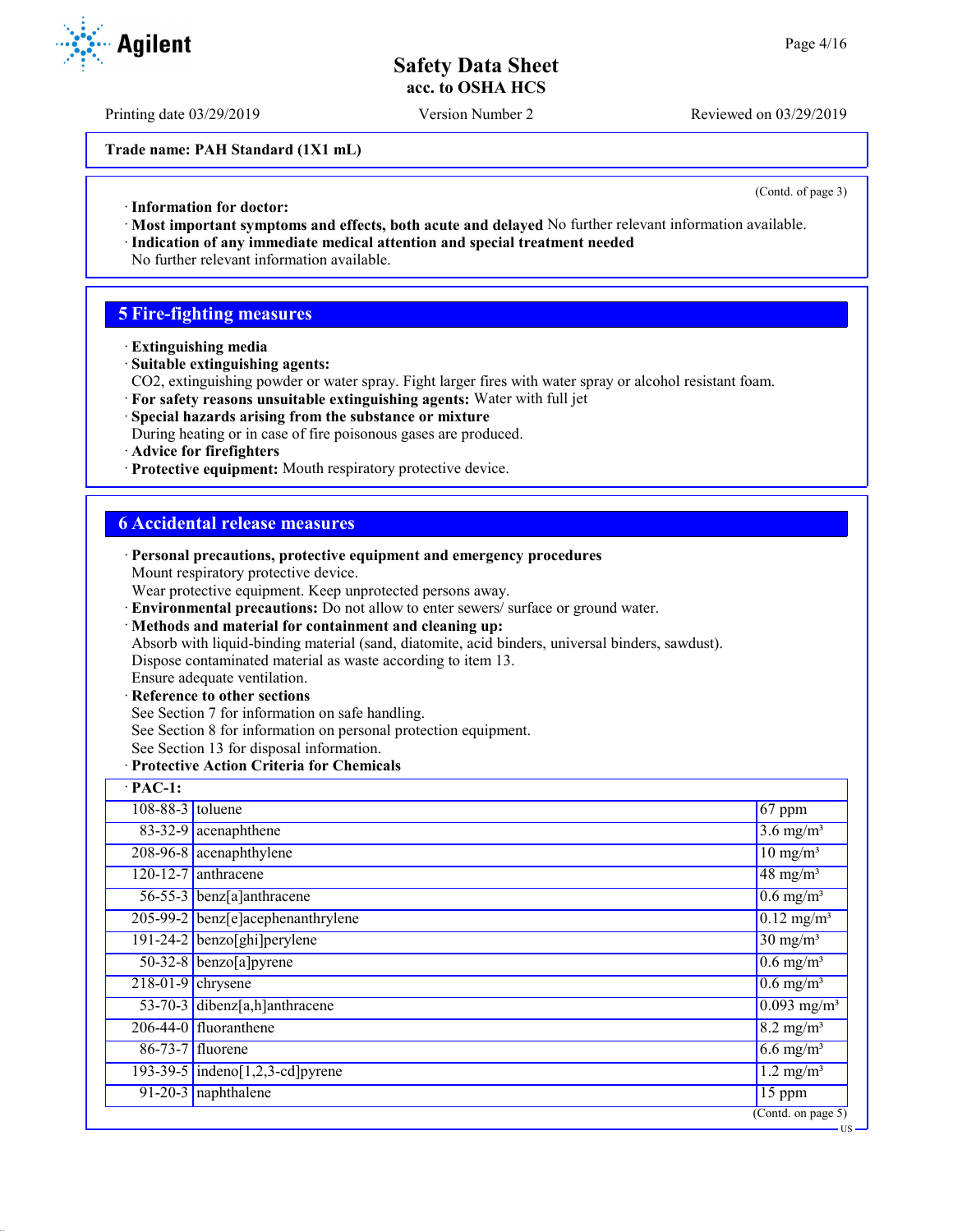Printing date 03/29/2019 Version Number 2 Reviewed on 03/29/2019

Agilent

**Trade name: PAH Standard (1X1 mL)**

|                   | $85-01-8$ phenanthrene                        | (Contd. of page 4)<br>$5.4 \text{ mg/m}^3$ |
|-------------------|-----------------------------------------------|--------------------------------------------|
|                   | $129-00-0$ pyrene<br>$0.15$ mg/m <sup>3</sup> |                                            |
| $\cdot$ PAC-2:    |                                               |                                            |
| 108-88-3 toluene  |                                               | $560$ ppm                                  |
|                   | 83-32-9 acenaphthene                          | $40 \text{ mg/m}^3$                        |
|                   | 208-96-8 acenaphthylene                       | $\overline{110 \text{ mg/m}^3}$            |
|                   | 120-12-7 anthracene                           | 530 mg/m <sup>3</sup>                      |
|                   | 56-55-3 benz[a]anthracene                     | $120$ mg/m <sup>3</sup>                    |
|                   | 205-99-2 benz[e]acephenanthrylene             | $1.3 \text{ mg/m}^3$                       |
|                   | $191-24-2$ benzo[ghi]perylene                 | $330$ mg/m <sup>3</sup>                    |
|                   | $50-32-8$ benzo[a] pyrene                     | $120$ mg/m <sup>3</sup>                    |
|                   | $218-01-9$ chrysene                           | $12$ mg/m <sup>3</sup>                     |
|                   | 53-70-3 dibenz[a,h]anthracene                 | $1$ mg/m <sup>3</sup>                      |
|                   | 206-44-0 fluoranthene                         | $\overline{90 \text{ mg/m}^3}$             |
|                   | 86-73-7 fluorene                              | $72$ mg/m <sup>3</sup>                     |
|                   | 193-39-5 $ $ indeno $[1,2,3$ -cd]pyrene       | $13$ mg/m <sup>3</sup>                     |
|                   | 91-20-3 naphthalene                           | 83 ppm                                     |
|                   | 85-01-8 phenanthrene                          | $59 \text{ mg/m}^3$                        |
| $129-00-0$ pyrene |                                               | $1.7$ mg/m <sup>3</sup>                    |
| $\cdot$ PAC-3:    |                                               |                                            |
| 108-88-3 toluene  |                                               | 3700* ppm                                  |
|                   | 83-32-9 acenaphthene                          | $240$ mg/m <sup>3</sup>                    |
|                   | 208-96-8 acenaphthylene                       | $660$ mg/m <sup>3</sup>                    |
|                   | $120 - 12 - 7$ anthracene                     | $3,200 \text{ mg/m}^3$                     |
|                   | 56-55-3 benz[a]anthracene                     | $700$ mg/m <sup>3</sup>                    |
|                   | 205-99-2 benz[e]acephenanthrylene             | $7.9$ mg/m <sup>3</sup>                    |
|                   | $191-24-2$ benzo[ghi]perylene                 | $2,000 \text{ mg/m}^3$                     |
|                   | $50-32-8$ benzo[a] pyrene                     | $700$ mg/m <sup>3</sup>                    |
|                   | $218-01-9$ chrysene                           | $69$ mg/m <sup>3</sup>                     |
|                   | 53-70-3 dibenz[a,h]anthracene                 | $2.9 \text{ mg/m}^3$                       |
|                   | 206-44-0 fluoranthene                         | $400$ mg/m <sup>3</sup>                    |
|                   | $86-73-7$ fluorene                            | $430$ mg/m <sup>3</sup>                    |
|                   | 193-39-5 $ $ indeno $[1,2,3$ -cd]pyrene       | $79 \text{ mg/m}^3$                        |
|                   | 91-20-3 naphthalene                           | $500$ ppm                                  |
|                   | 85-01-8 phenanthrene                          | $360$ mg/m <sup>3</sup>                    |
| $129-00-0$ pyrene |                                               | $110$ mg/m <sup>3</sup>                    |

# **7 Handling and storage**

· **Handling:**

· **Precautions for safe handling**

Ensure good ventilation/exhaustion at the workplace.

US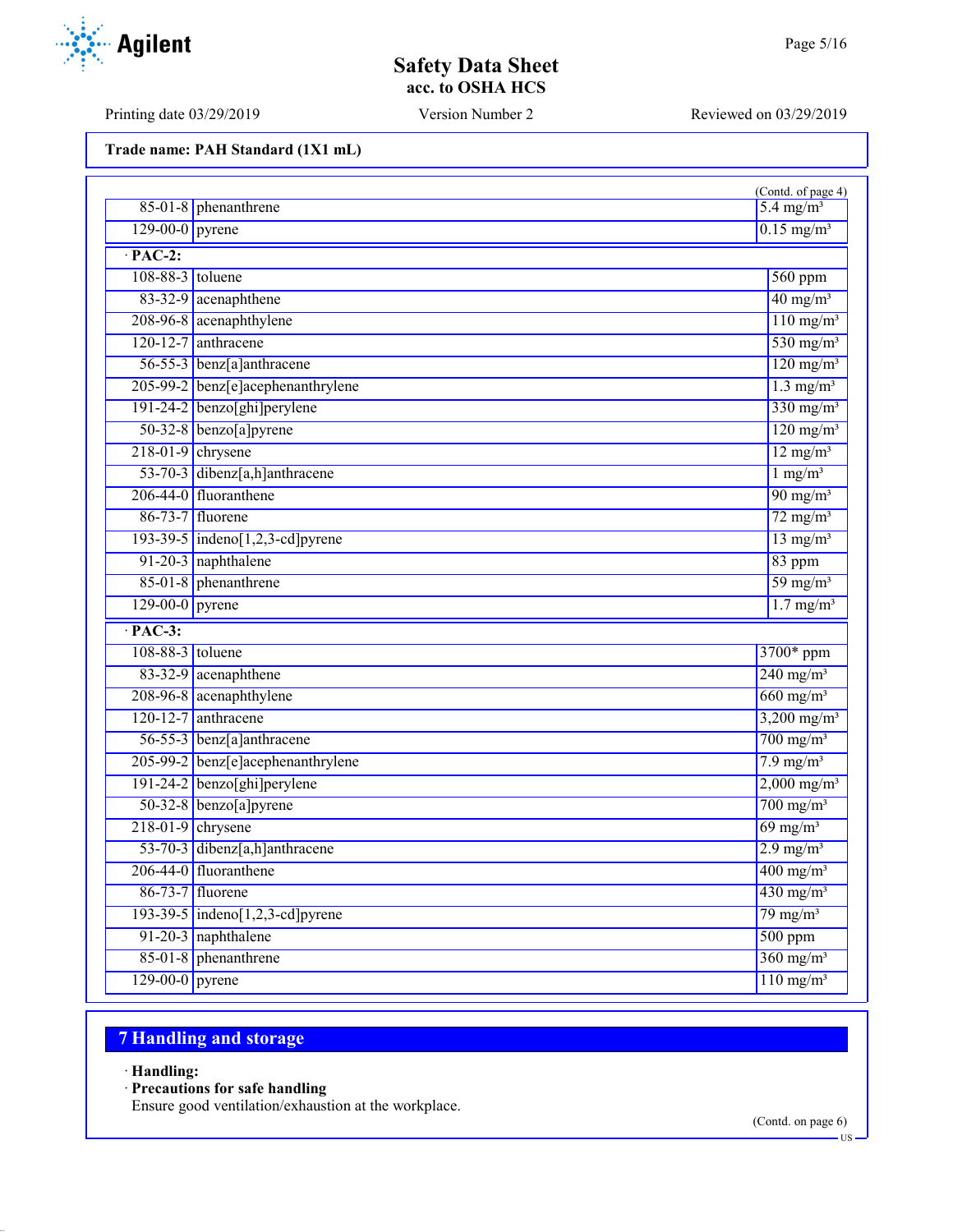Printing date 03/29/2019 Version Number 2 Reviewed on 03/29/2019

# **Trade name: PAH Standard (1X1 mL)**

Open and handle receptacle with care. Prevent formation of aerosols.

· **Information about protection against explosions and fires:**

Keep ignition sources away - Do not smoke.

Protect against electrostatic charges.

Keep respiratory protective device available.

· **Conditions for safe storage, including any incompatibilities**

· **Storage:**

· **Requirements to be met by storerooms and receptacles:** Store in a cool location.

- · **Information about storage in one common storage facility:** Not required.
- · **Further information about storage conditions:** Keep receptacle tightly sealed.

Store in cool, dry conditions in well sealed receptacles.

Specific end use(s) No further relevant information available.

## \* **8 Exposure controls/personal protection**

· **Additional information about design of technical systems:** No further data; see item 7.

#### · **Control parameters**

| Components with limit values that require monitoring at the workplace:                                            |
|-------------------------------------------------------------------------------------------------------------------|
| 108-88-3 toluene                                                                                                  |
| PEL Long-term value: 200 ppm<br>Ceiling limit value: 300; 500* ppm<br>*10-min peak per 8-hr shift                 |
| REL Short-term value: $560 \text{ mg/m}^3$ , 150 ppm<br>Long-term value: $375 \text{ mg/m}^3$ , $100 \text{ ppm}$ |
| TLV Long-term value: $75 \text{ mg/m}^3$ , 20 ppm<br><b>BEI</b>                                                   |
| 56-55-3 benz[a]anthracene                                                                                         |
| $TLV$ L; BEIp                                                                                                     |
| 205-99-2 benz[e]acephenanthrylene                                                                                 |
| TLV L; BEIp                                                                                                       |
| 50-32-8 benzo[a]pyrene                                                                                            |
| PEL $\overline{\text{Long-term value: } 0.2 \text{ mg/m}^3}$<br>see Coal tar pitch volatiles                      |
| REL Long-term value: $0.1 \text{ mg/m}^3$<br>Coal tar pitch volatile; Pocket Guide Apps. A+C                      |
| $TLV$ L; BEIp                                                                                                     |
| 218-01-9 chrysene                                                                                                 |
| PEL Long-term value: $0.2 \text{ mg/m}^3$<br>see Coal Tar Pitch Volatiles                                         |
| REL Long-term value: $0.1*$ mg/m <sup>3</sup><br>*Cyclohexane-extrble.fraction;PocketGuide Apps.A+C               |
| $TLV$ L, BEIp                                                                                                     |
| $\overline{(C}$ ontd. on page 7)                                                                                  |
| US-                                                                                                               |





(Contd. of page 5)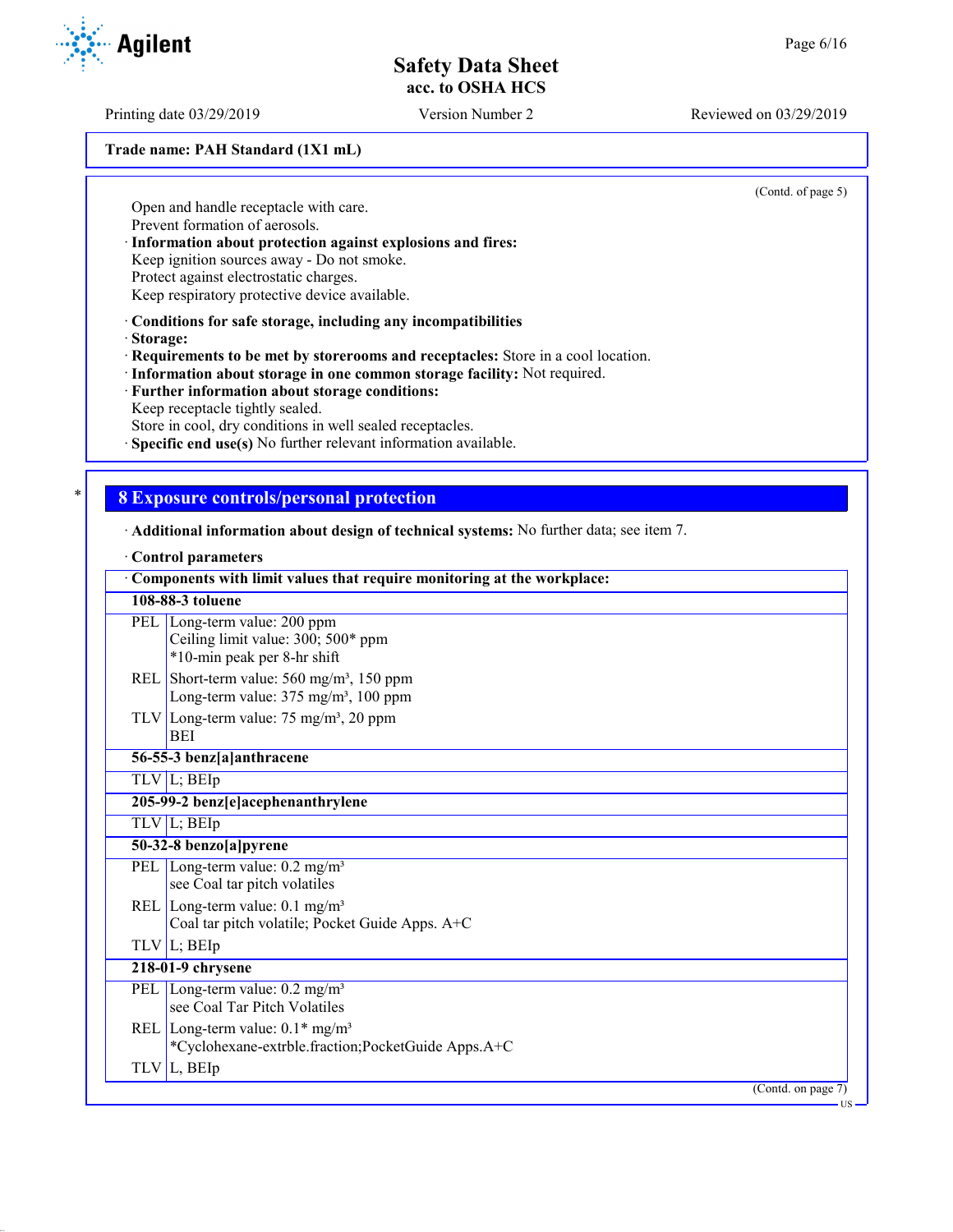Printing date 03/29/2019 Version Number 2 Reviewed on 03/29/2019

**Trade name: PAH Standard (1X1 mL)**

|                 |                                                                                                                        | (Contd. of page 6) |
|-----------------|------------------------------------------------------------------------------------------------------------------------|--------------------|
|                 | 91-20-3 naphthalene                                                                                                    |                    |
|                 | PEL Long-term value: 50 mg/m <sup>3</sup> , 10 ppm                                                                     |                    |
|                 | REL Short-term value: $75 \text{ mg/m}^3$ , 15 ppm                                                                     |                    |
|                 | Long-term value: 50 mg/m <sup>3</sup> , 10 ppm                                                                         |                    |
|                 | TLV Long-term value: $52 \text{ mg/m}^3$ , 10 ppm                                                                      |                    |
|                 | Skin; BEI                                                                                                              |                    |
|                 | · Ingredients with biological limit values:                                                                            |                    |
|                 | 108-88-3 toluene                                                                                                       |                    |
| BEI $0.02$ mg/L |                                                                                                                        |                    |
|                 | Medium: blood                                                                                                          |                    |
|                 | Time: prior to last shift of workweek                                                                                  |                    |
|                 | Parameter: Toluene                                                                                                     |                    |
|                 | $0.03$ mg/L                                                                                                            |                    |
|                 | Medium: urine                                                                                                          |                    |
|                 | Time: end of shift                                                                                                     |                    |
|                 | Parameter: Toluene                                                                                                     |                    |
|                 | $0.3$ mg/g creatinine                                                                                                  |                    |
|                 | Medium: urine                                                                                                          |                    |
|                 | Time: end of shift                                                                                                     |                    |
|                 | Parameter: o-Cresol with hydrolysis (background)                                                                       |                    |
|                 | 56-55-3 benz[a]anthracene                                                                                              |                    |
| <b>BEI</b>      | Medium: urine<br>Time: end of shift at end of workweek<br>Parameter: 1-Hydroxypyrene with hydrolysis (nonquantitative) |                    |
|                 | 205-99-2 benz[e]acephenanthrylene                                                                                      |                    |
| <b>BEI</b>      |                                                                                                                        |                    |
|                 | Medium: urine                                                                                                          |                    |
|                 | Time: end of shift at end of workweek                                                                                  |                    |
|                 | Parameter: 1-Hydroxypyrene with hydrolysis (nonquantitative)                                                           |                    |
|                 | 50-32-8 benzo[a]pyrene                                                                                                 |                    |
| $BEI$ -         | Medium: urine                                                                                                          |                    |
|                 | Time: end of shift at end of workweek                                                                                  |                    |
|                 | Parameter: 1-Hydroxypyrene with hydrolysis (nonquantitative)                                                           |                    |
|                 | 218-01-9 chrysene                                                                                                      |                    |
| <b>BEI</b>      |                                                                                                                        |                    |
|                 | Medium: urine                                                                                                          |                    |
|                 | Time: end of shift at end of workweek                                                                                  |                    |
|                 | Parameter: 1-Hydroxypyrene with hydrolysis (nonquantitative)                                                           |                    |
|                 | Additional information: The lists that were valid during the creation were used as basis.                              |                    |
|                 |                                                                                                                        |                    |
|                 | · Exposure controls<br>· Personal protective equipment:                                                                |                    |
|                 | · General protective and hygienic measures:                                                                            |                    |
|                 | Keep away from foodstuffs, beverages and feed.                                                                         |                    |
|                 | Immediately remove all soiled and contaminated clothing.                                                               |                    |
|                 |                                                                                                                        |                    |

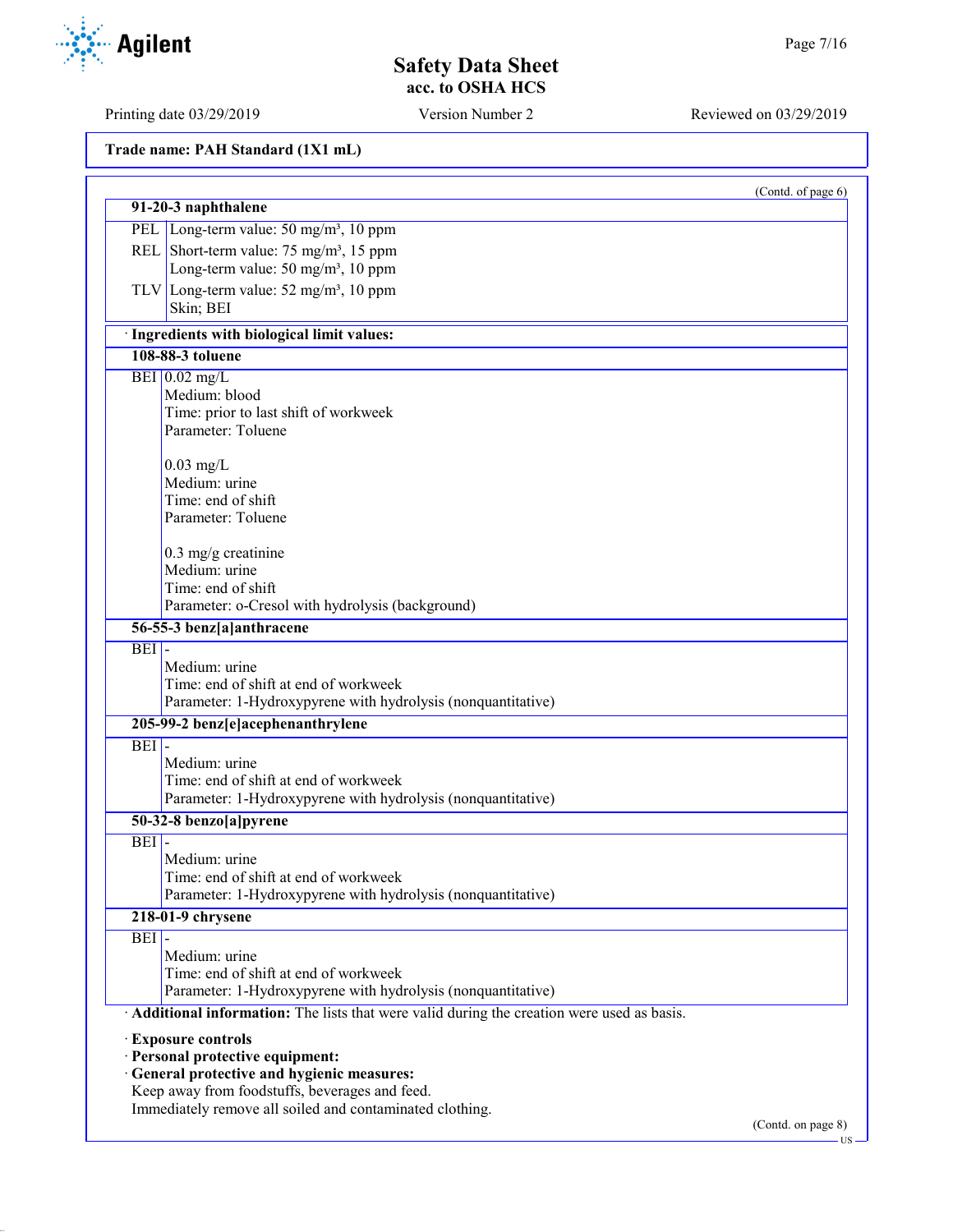Printing date 03/29/2019 Version Number 2 Reviewed on 03/29/2019

**Trade name: PAH Standard (1X1 mL)**

(Contd. of page 7)

US

Wash hands before breaks and at the end of work. Store protective clothing separately.

Avoid contact with the skin.

Avoid contact with the eyes and skin.

#### · **Breathing equipment:**

When used as intended with Agilent instruments, the use of the product under normal laboratory conditions and with standard practices does not result in significant airborne exposures and therefore respiratory protection is not needed.

Under an emergency condition where a respirator is deemed necessary, use a NIOSH or equivalent approved device/equipment with appropriate organic or acid gas cartridge.

#### · **Protection of hands:**

Although not recommended for constant contact with the chemicals or for clean-up, nitrile gloves 11-13 mil thickness are recommended for normal use. The breakthrough time is 1 hr. For cleaning a spill where there is direct contact of the chemical, butyl rubber gloves are recommended 12-15 mil thickness with breakthrough times exceeding 4 hrs. Supplier recommendations should be followed.

## · **Material of gloves**

For normal use: nitrile rubber, 11-13 mil thickness

For direct contact with the chemical: butyl rubber, 12-15 mil thickness

- · **Penetration time of glove material**
- For normal use: nitrile rubber: 1 hour
- For direct contact with the chemical: butyl rubber: >4 hours

#### · **Eye protection:**



Tightly sealed goggles

## **9 Physical and chemical properties**

| · Information on basic physical and chemical properties<br><b>General Information</b> |                              |
|---------------------------------------------------------------------------------------|------------------------------|
| $\cdot$ Appearance:                                                                   |                              |
| Form:                                                                                 | Fluid                        |
| Color:                                                                                | Colorless                    |
| $\cdot$ Odor:                                                                         | Aromatic                     |
| · Odor threshold:                                                                     | Not determined.              |
| ∙ pH-value:                                                                           | Not determined.              |
| $\cdot$ Change in condition                                                           |                              |
| <b>Melting point/Melting range:</b>                                                   | $-93$ °C ( $-135.4$ °F)      |
| <b>Boiling point/Boiling range:</b>                                                   | 110-111 °C (230-231.8 °F)    |
| · Flash point:                                                                        | 4 °C (39.2 °F)               |
| · Flammability (solid, gaseous):                                                      | Not applicable.              |
| · Ignition temperature:                                                               | 535 °C (995 °F)              |
| Decomposition temperature:                                                            | Not determined.              |
| $\cdot$ Auto igniting:                                                                | Product is not selfigniting. |
|                                                                                       | (Contd. on page 9)           |

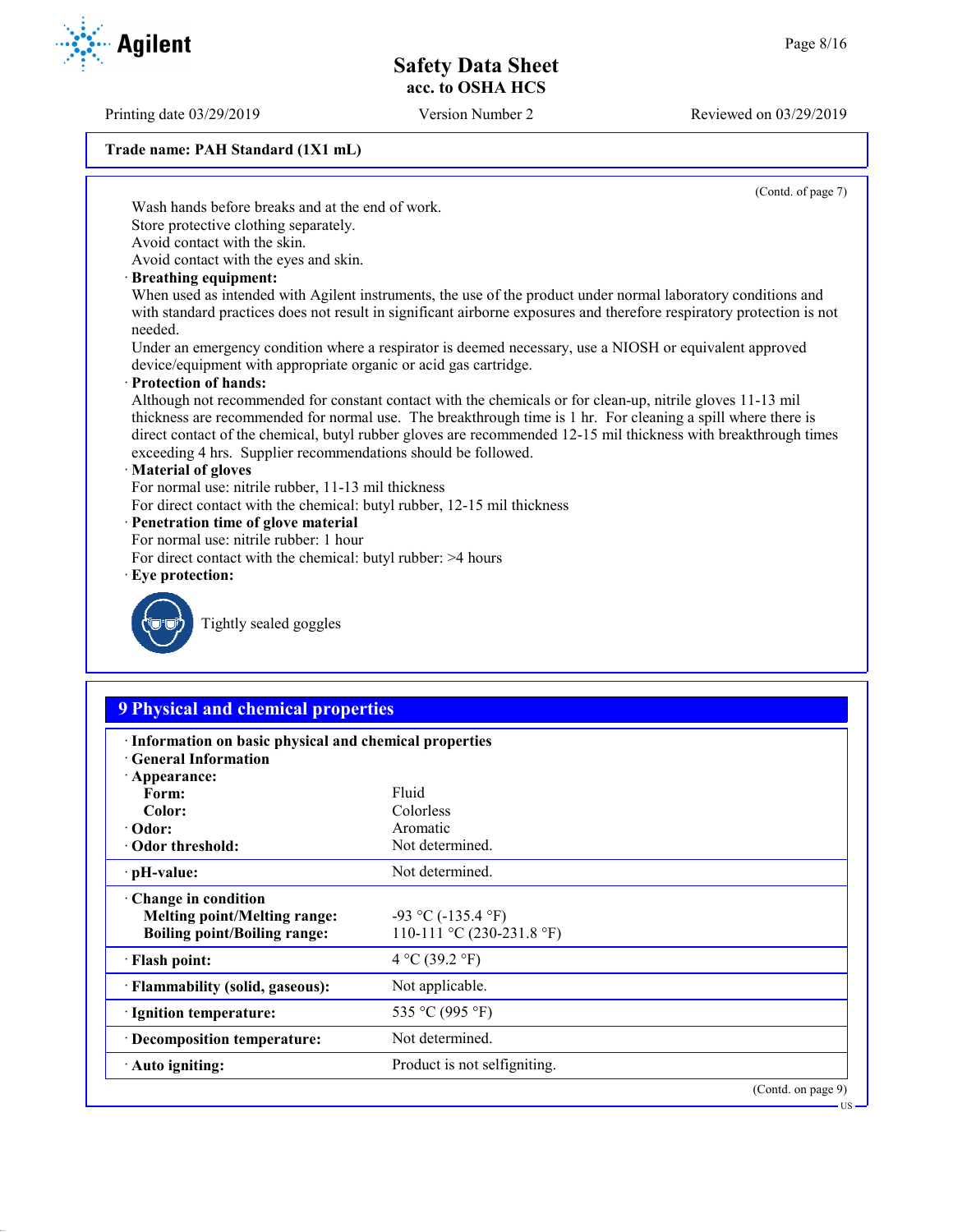Printing date 03/29/2019 Version Number 2 Reviewed on 03/29/2019

|                                                            | (Contd. of page 8)                                                                            |
|------------------------------------------------------------|-----------------------------------------------------------------------------------------------|
| Danger of explosion:                                       | Product is not explosive. However, formation of explosive air/vapor<br>mixtures are possible. |
| <b>Explosion limits:</b>                                   |                                                                                               |
| Lower:                                                     | $1.2$ Vol $%$                                                                                 |
| Upper:                                                     | 7 Vol %                                                                                       |
| $\cdot$ Vapor pressure at 20 °C (68 °F):                   | 29.1 hPa (21.8 mm Hg)                                                                         |
| $\cdot$ Density at 20 °C (68 °F):                          | $0.865$ g/cm <sup>3</sup> (7.21843 lbs/gal)                                                   |
| · Relative density                                         | Not determined.                                                                               |
| · Vapor density                                            | Not determined.                                                                               |
| · Evaporation rate                                         | Not determined.                                                                               |
| · Solubility in / Miscibility with                         |                                                                                               |
| Water at $15^{\circ}$ C (59 °F):                           | $0.5$ g/l                                                                                     |
| · Partition coefficient (n-octanol/water): Not determined. |                                                                                               |
| · Viscosity:                                               |                                                                                               |
| Dynamic at 20 °C (68 °F):                                  | $0.6$ mPas                                                                                    |
| Kinematic:                                                 | Not determined.                                                                               |
| · Solvent content:                                         |                                                                                               |
| Organic solvents:                                          | $96.3\%$                                                                                      |
| <b>VOC</b> content:                                        | 96.31 %                                                                                       |
|                                                            | 963.1 g/l / 8.04 lb/gal                                                                       |
| <b>Solids content:</b>                                     | $3.7\%$                                                                                       |
| <b>Other information</b>                                   | No further relevant information available.                                                    |

## **10 Stability and reactivity**

· **Reactivity** No further relevant information available.

- · **Chemical stability**
- · **Thermal decomposition / conditions to be avoided:** No decomposition if used according to specifications.
- · **Possibility of hazardous reactions** No dangerous reactions known.
- · **Conditions to avoid** No further relevant information available.
- · **Incompatible materials:** No further relevant information available.
- · **Hazardous decomposition products:** No dangerous decomposition products known.

## **11 Toxicological information**

· **Information on toxicological effects**

· **Acute toxicity:**

· **LD/LC50 values that are relevant for classification:**

**ATE (Acute Toxicity Estimate)**

Inhalative  $LC50/4 h 29.2 mg/L (rat)$ 

## **108-88-3 toluene**

Oral LD50 5,580 mg/kg (rat)

(Contd. on page 10)



US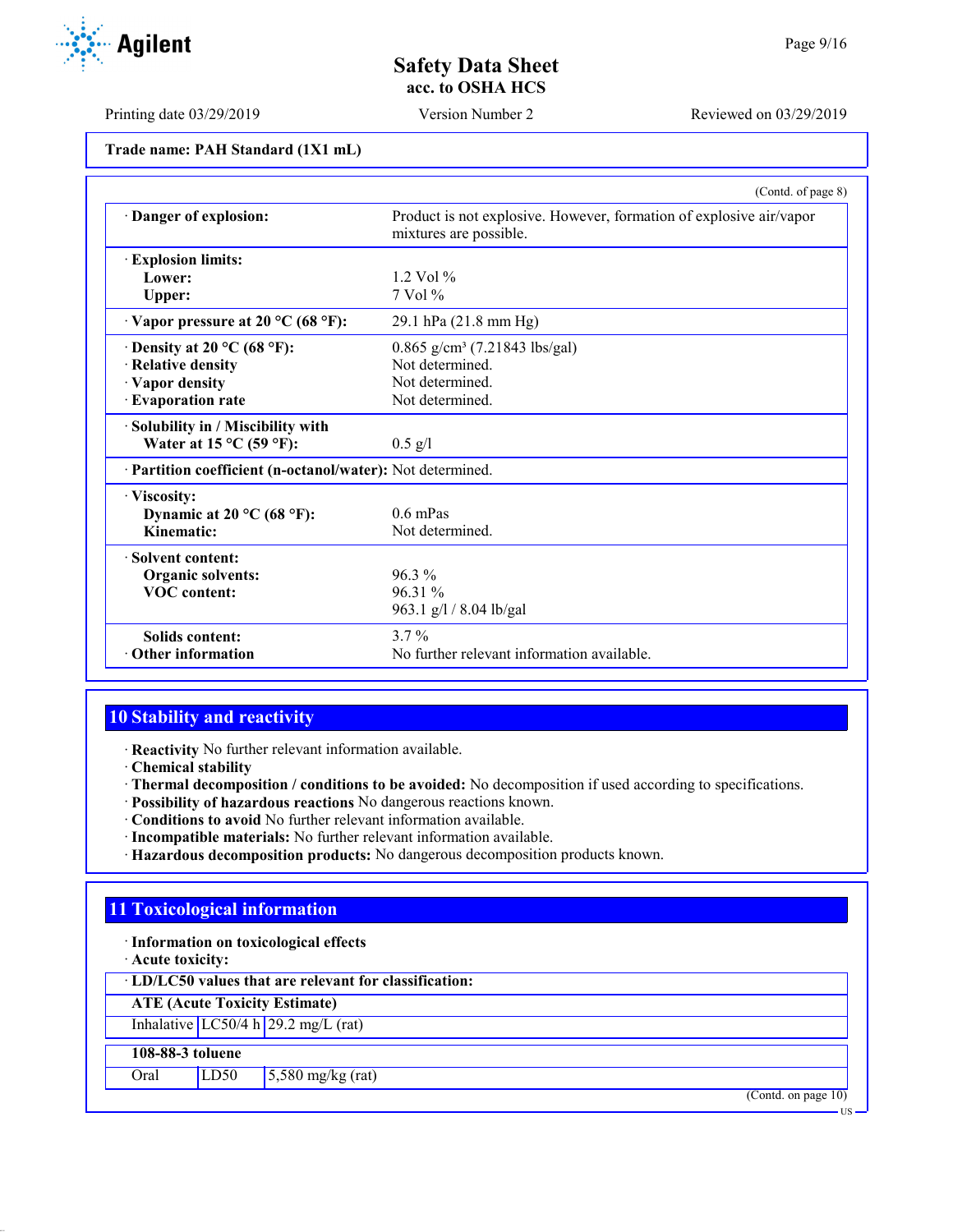US

# **Safety Data Sheet acc. to OSHA HCS**

Printing date 03/29/2019 Version Number 2 Reviewed on 03/29/2019

| Trade name: PAH Standard (1X1 mL) |  |  |  |  |
|-----------------------------------|--|--|--|--|
|-----------------------------------|--|--|--|--|

| Dermal                            | LD50                       | $12,124$ mg/kg (rabbit)                                                                                                                                                                                                                                                           |                                                                                                   |
|-----------------------------------|----------------------------|-----------------------------------------------------------------------------------------------------------------------------------------------------------------------------------------------------------------------------------------------------------------------------------|---------------------------------------------------------------------------------------------------|
|                                   |                            | Inhalative LC50/4 h $5,320$ mg/L (mouse)                                                                                                                                                                                                                                          |                                                                                                   |
|                                   |                            | $28.1$ mg/L (rat)                                                                                                                                                                                                                                                                 |                                                                                                   |
|                                   |                            |                                                                                                                                                                                                                                                                                   |                                                                                                   |
| 208-96-8 acenaphthylene           |                            |                                                                                                                                                                                                                                                                                   |                                                                                                   |
| Oral                              | LD50                       | $1,760$ mg/kg (mouse)                                                                                                                                                                                                                                                             |                                                                                                   |
| 206-44-0 fluoranthene             |                            |                                                                                                                                                                                                                                                                                   |                                                                                                   |
| Oral                              | LD50                       | $2,000$ mg/kg (rat)                                                                                                                                                                                                                                                               |                                                                                                   |
| Dermal                            | LD50                       | $3,180$ mg/kg (rabbit)                                                                                                                                                                                                                                                            |                                                                                                   |
| 91-20-3 naphthalene               |                            |                                                                                                                                                                                                                                                                                   |                                                                                                   |
| Oral                              | LD50                       | $490$ mg/kg (rat)                                                                                                                                                                                                                                                                 |                                                                                                   |
| Dermal                            | LD50                       | $5,000$ mg/kg (rat)                                                                                                                                                                                                                                                               |                                                                                                   |
|                                   |                            | $20,000$ mg/kg (rabbit)                                                                                                                                                                                                                                                           |                                                                                                   |
| 85-01-8 phenanthrene              |                            |                                                                                                                                                                                                                                                                                   |                                                                                                   |
| Oral                              | LD50                       | 700 mg/kg (mouse)                                                                                                                                                                                                                                                                 |                                                                                                   |
| 129-00-0 pyrene                   |                            |                                                                                                                                                                                                                                                                                   |                                                                                                   |
| Oral                              | LD <sub>50</sub>           | $2,700$ mg/kg (rat)                                                                                                                                                                                                                                                               |                                                                                                   |
|                                   |                            | Inhalative LC50/4 h 170 mg/L (rat)                                                                                                                                                                                                                                                |                                                                                                   |
| on the eye: No irritating effect. | · Primary irritant effect: | on the skin: Irritant to skin and mucous membranes.<br>· Sensitization: Sensitization possible through skin contact.<br>· Additional toxicological information:<br>The product shows the following dangers according to internally approved calculation methods for preparations: |                                                                                                   |
| Irritant                          |                            | The product can cause inheritable damage.                                                                                                                                                                                                                                         |                                                                                                   |
| · Carcinogenic categories         |                            |                                                                                                                                                                                                                                                                                   |                                                                                                   |
|                                   |                            | <b>· IARC (International Agency for Research on Cancer)</b>                                                                                                                                                                                                                       |                                                                                                   |
| 108-88-3 toluene                  |                            |                                                                                                                                                                                                                                                                                   |                                                                                                   |
|                                   | 83-32-9 acenaphthene       |                                                                                                                                                                                                                                                                                   |                                                                                                   |
| 120-12-7 anthracene               |                            |                                                                                                                                                                                                                                                                                   |                                                                                                   |
|                                   | 56-55-3 benz[a]anthracene  |                                                                                                                                                                                                                                                                                   |                                                                                                   |
|                                   |                            | 205-99-2 benz[e]acephenanthrylene                                                                                                                                                                                                                                                 |                                                                                                   |
|                                   |                            | 207-08-9 benzo[k]fluoranthene                                                                                                                                                                                                                                                     |                                                                                                   |
| $191-24-2$ benzo[ghi]perylene     |                            |                                                                                                                                                                                                                                                                                   |                                                                                                   |
|                                   | $50-32-8$ benzo[a]pyrene   |                                                                                                                                                                                                                                                                                   |                                                                                                   |
| $218-01-9$ chrysene               |                            |                                                                                                                                                                                                                                                                                   |                                                                                                   |
|                                   |                            | 53-70-3 dibenz[a,h]anthracene                                                                                                                                                                                                                                                     |                                                                                                   |
| 206-44-0 fluoranthene             |                            |                                                                                                                                                                                                                                                                                   |                                                                                                   |
| 86-73-7 fluorene                  |                            |                                                                                                                                                                                                                                                                                   |                                                                                                   |
|                                   | 91-20-3 naphthalene        | $193-39-5$ indeno[1,2,3-cd] pyrene                                                                                                                                                                                                                                                | 3<br>3<br>3<br>2B<br>2B<br>2B<br>3<br>$\mathbf{1}$<br>2B<br>2A<br>$\overline{3}$<br>3<br>2B<br>2B |

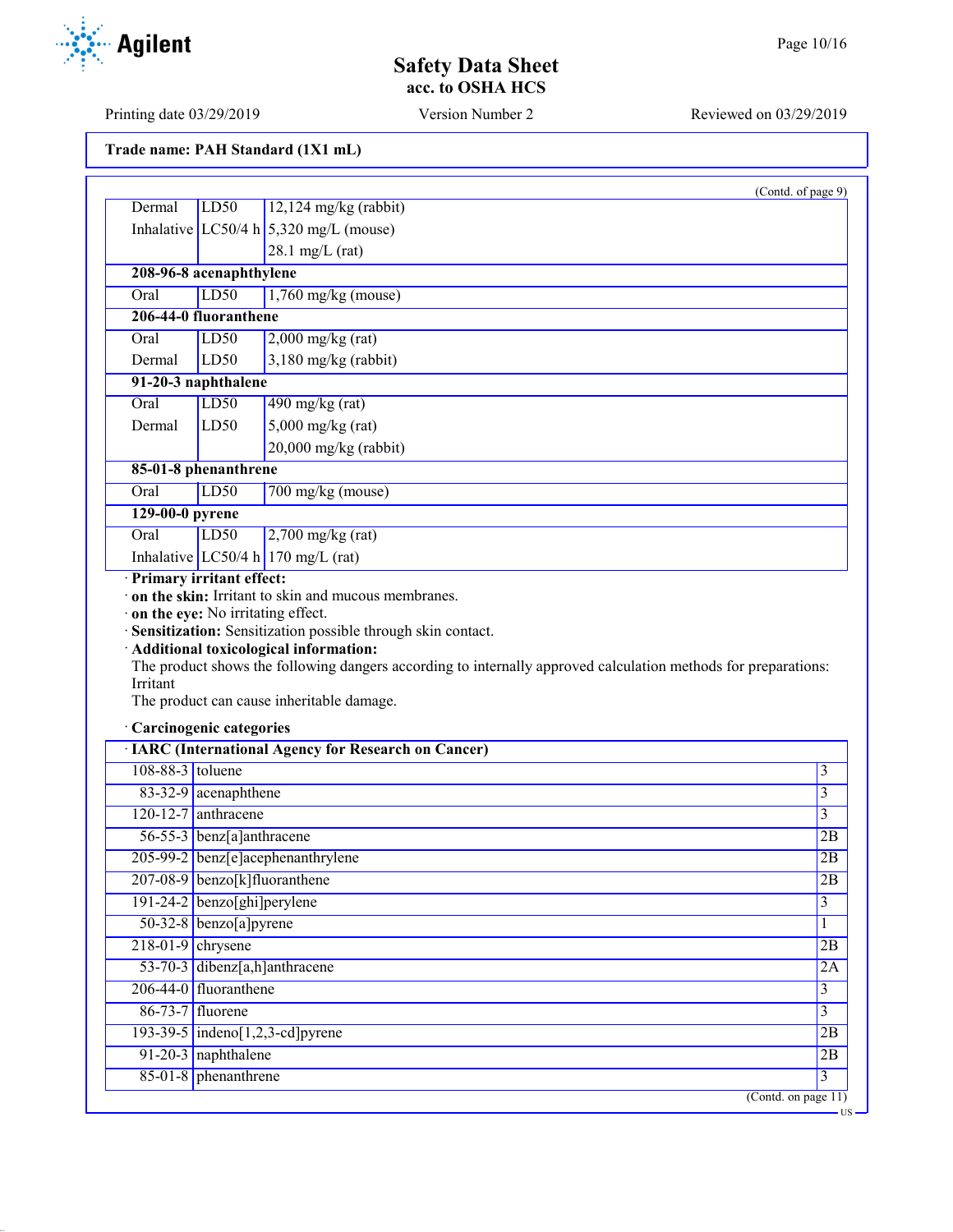Printing date 03/29/2019 Version Number 2 Reviewed on 03/29/2019

**Trade name: PAH Standard (1X1 mL)**

|                              |                                                                  | (Contd. of page 10) |
|------------------------------|------------------------------------------------------------------|---------------------|
| $129-00-0$ pyrene            |                                                                  | 3                   |
|                              | · NTP (National Toxicology Program)                              |                     |
|                              | 120-12-7 anthracene                                              | $\mathbb{R}$        |
|                              | 56-55-3 benz[a]anthracene                                        | $\mathbb{R}$        |
|                              | 205-99-2 benz[e]acephenanthrylene                                | $\mathbb{R}$        |
|                              | 207-08-9 benzo[k]fluoranthene                                    | $\mathbb{R}$        |
|                              | $50-32-8$ benzo[a] pyrene                                        | $\mathbb{R}$        |
| $218-01-9$ chrysene          |                                                                  | $\mathbb{R}$        |
|                              | 53-70-3 dibenz[a,h]anthracene                                    | $\overline{R}$      |
|                              | $206-44-0$ fluoranthene                                          | $\overline{R}$      |
|                              | 86-73-7 fluorene                                                 | $\overline{R}$      |
|                              | $193-39-5$ indeno[1,2,3-cd]pyrene                                | $\mathbb{R}$        |
|                              | $91-20-3$ naphthalene                                            | $\mathbb{R}$        |
|                              | 85-01-8 phenanthrene                                             | $\mathbb{R}$        |
| $\overline{129-00-0}$ pyrene |                                                                  | R                   |
|                              | <b>OSHA-Ca (Occupational Safety &amp; Health Administration)</b> |                     |
|                              | None of the ingredients is listed.                               |                     |

## **12 Ecological information**

- · **Toxicity**
- · **Aquatic toxicity:** No further relevant information available.
- · **Persistence and degradability** No further relevant information available.
- · **Behavior in environmental systems:**
- · **Bioaccumulative potential** No further relevant information available.
- · **Mobility in soil** No further relevant information available.
- · **Additional ecological information:**

· **General notes:**

Water hazard class 3 (Self-assessment): extremely hazardous for water

Do not allow product to reach ground water, water course or sewage system, even in small quantities.

Danger to drinking water if even extremely small quantities leak into the ground.

## · **Results of PBT and vPvB assessment**

· **PBT:**

120-12-7 anthracene

· **vPvB:** Not applicable.

· **Other adverse effects** No further relevant information available.

# **13 Disposal considerations**

## · **Waste treatment methods**

· **Recommendation:**

Must not be disposed of together with household garbage. Do not allow product to reach sewage system.

(Contd. on page 12)

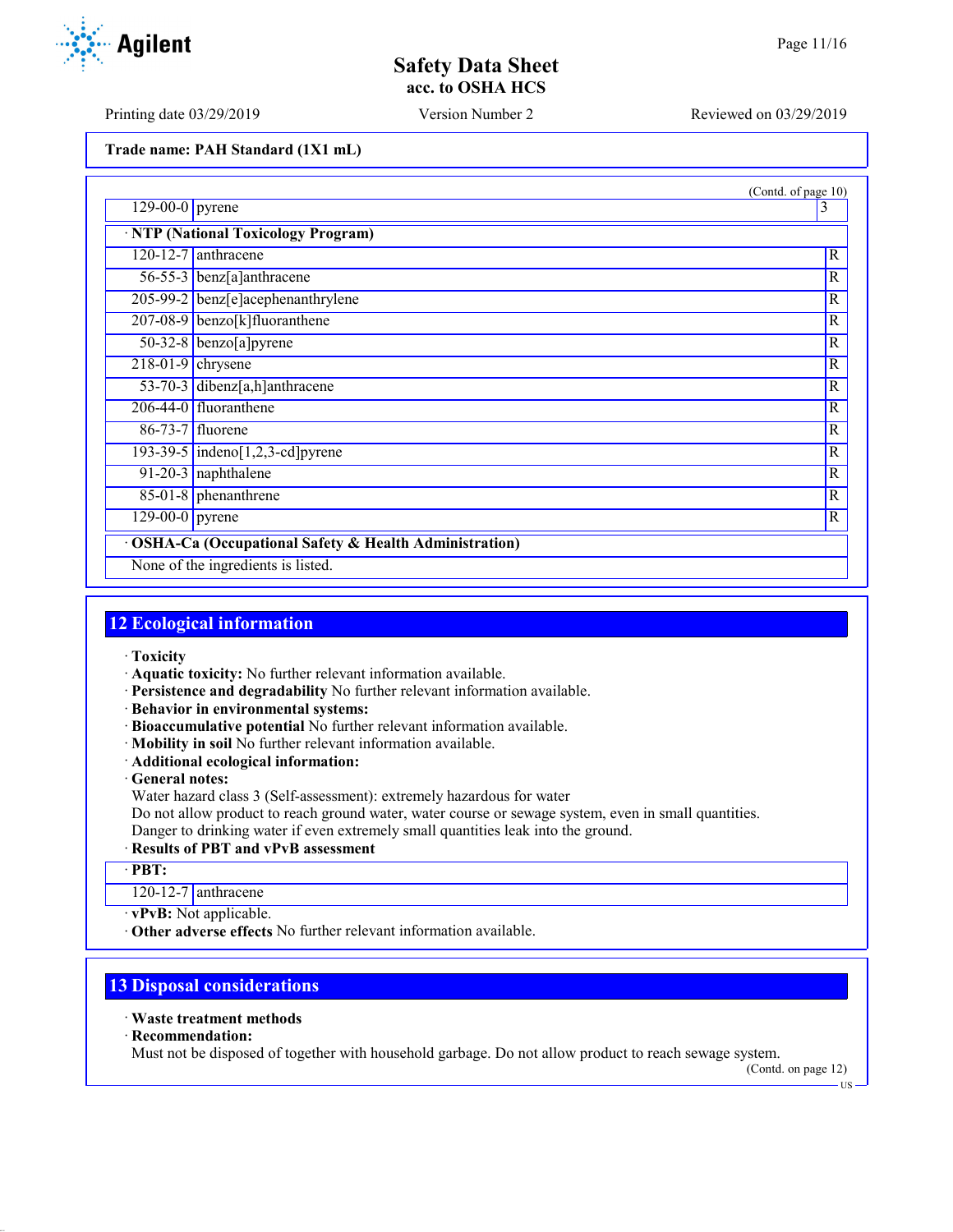Printing date 03/29/2019 Version Number 2 Reviewed on 03/29/2019

**Trade name: PAH Standard (1X1 mL)**

(Contd. of page 11)

· **Uncleaned packagings:**

· **Recommendation:** Disposal must be made according to official regulations.

# \* **14 Transport information**

| · Not Regulated, De minimus Quantities                                     |                                                               |
|----------------------------------------------------------------------------|---------------------------------------------------------------|
| · UN-Number                                                                |                                                               |
| · DOT, IMDG, IATA                                                          | UN1294                                                        |
| · UN proper shipping name                                                  |                                                               |
| $\cdot$ DOT<br>$\cdot$ IMDG                                                | Toluene solution                                              |
| · IATA                                                                     | TOLUENE solution, MARINE POLLUTANT<br><b>TOLUENE</b> solution |
|                                                                            |                                                               |
| · Transport hazard class(es)                                               |                                                               |
| DOT, IATA                                                                  |                                                               |
| · Class                                                                    | 3 Flammable liquids                                           |
| · Label                                                                    | 3                                                             |
| ∙IMDG                                                                      |                                                               |
|                                                                            |                                                               |
| · Class                                                                    | 3 Flammable liquids                                           |
| · Label                                                                    | 3                                                             |
| · Packing group                                                            |                                                               |
| · DOT, IMDG, IATA                                                          | $_{\rm II}$                                                   |
| <b>Environmental hazards:</b>                                              | Product contains environmentally hazardous substances:        |
|                                                                            | acenaphthene, benz[a]anthracene                               |
| · Marine pollutant:                                                        | Symbol (fish and tree)                                        |
| · Special precautions for user                                             | Warning: Flammable liquids                                    |
| · Danger code (Kemler):                                                    | 33                                                            |
| <b>EMS Number:</b>                                                         | $F-E$ , $S-D$                                                 |
| · Stowage Category                                                         | B                                                             |
| Transport in bulk according to Annex II of<br>MARPOL73/78 and the IBC Code | Not applicable.                                               |
| · Transport/Additional information:                                        |                                                               |
| $\cdot$ DOT                                                                |                                                               |
| · Quantity limitations                                                     | On passenger aircraft/rail: 5 L                               |
|                                                                            | On cargo aircraft only: 60 L                                  |
|                                                                            | (Contd. on page 13)                                           |
|                                                                            |                                                               |

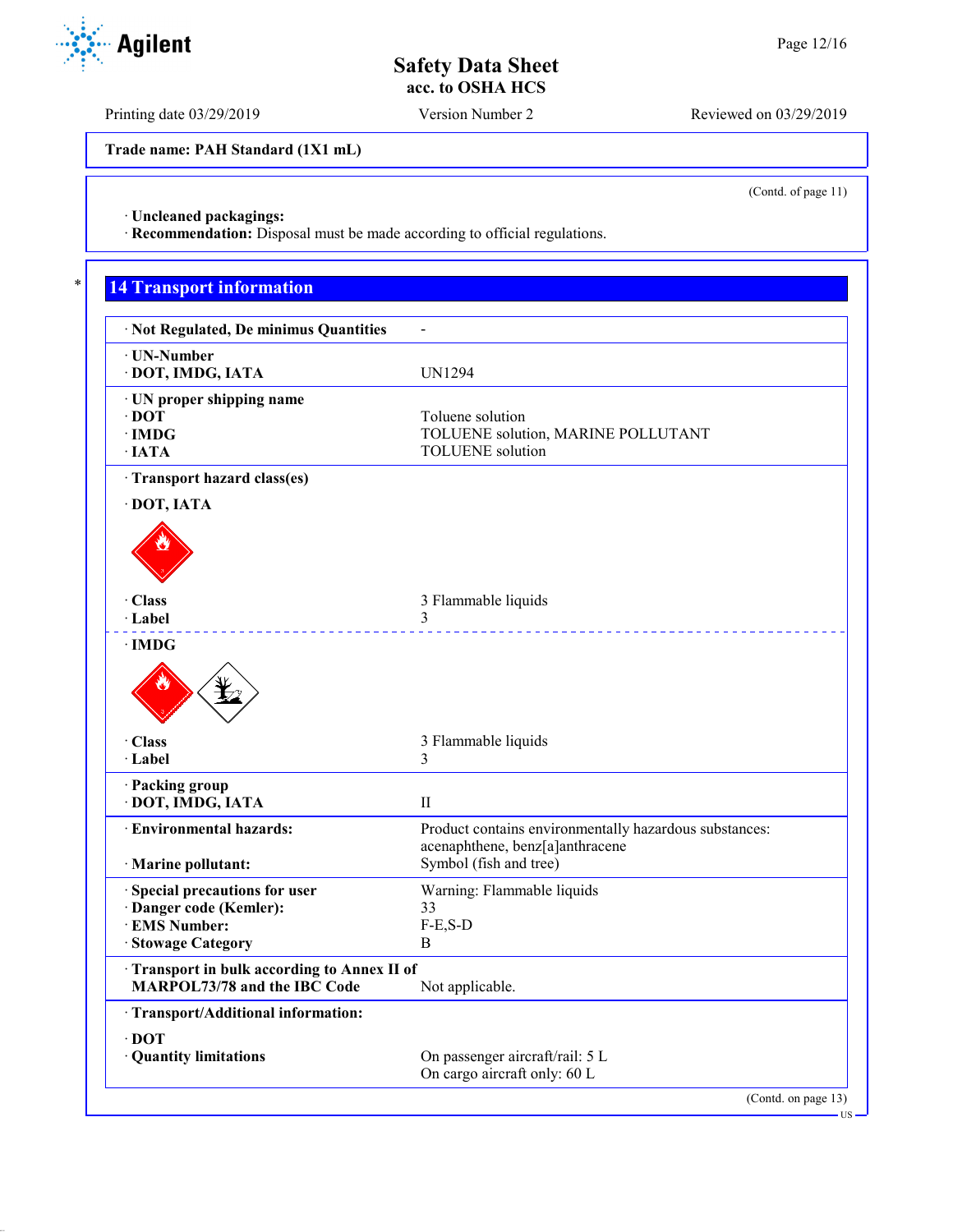Printing date 03/29/2019 Version Number 2 Reviewed on 03/29/2019

**Trade name: PAH Standard (1X1 mL)**

|                                  | (Contd. of page 12)                                                  |
|----------------------------------|----------------------------------------------------------------------|
| ∙IMDG                            |                                                                      |
| $\cdot$ Limited quantities (LQ)  | lЬ                                                                   |
| $\cdot$ Excepted quantities (EQ) | Code: E2                                                             |
|                                  | Maximum net quantity per inner packaging: 30 ml                      |
|                                  | Maximum net quantity per outer packaging: 500 ml                     |
| · UN "Model Regulation":         | UN 1294 TOLUENE SOLUTION, 3, II, ENVIRONMENTALLY<br><b>HAZARDOUS</b> |

# **15 Regulatory information**

#### · **Safety, health and environmental regulations/legislation specific for the substance or mixture** · **Sara**

|                     | Section 355 (extremely hazardous substances):   |  |  |
|---------------------|-------------------------------------------------|--|--|
| $129-00-0$ pyrene   |                                                 |  |  |
|                     | Section 313 (Specific toxic chemical listings): |  |  |
| 108-88-3 toluene    |                                                 |  |  |
|                     | $120-12-7$ anthracene                           |  |  |
|                     | 56-55-3 benz[a]anthracene                       |  |  |
|                     | 205-99-2 benz[e]acephenanthrylene               |  |  |
|                     | 207-08-9 benzo[k]fluoranthene                   |  |  |
|                     | 191-24-2 benzo[ghi]perylene                     |  |  |
|                     | $50-32-8$ benzo[a] pyrene                       |  |  |
| $218-01-9$ chrysene |                                                 |  |  |
|                     | 53-70-3 dibenz[a,h]anthracene                   |  |  |
|                     | 206-44-0 fluoranthene                           |  |  |
|                     | 193-39-5 indeno[1,2,3-cd] pyrene                |  |  |
|                     | 91-20-3 naphthalene                             |  |  |
|                     | 85-01-8 phenanthrene                            |  |  |
|                     | <b>TSCA</b> (Toxic Substances Control Act):     |  |  |
| 108-88-3 toluene    |                                                 |  |  |
|                     | 83-32-9 acenaphthene                            |  |  |
|                     | 208-96-8 acenaphthylene                         |  |  |
|                     | $120-12-7$ anthracene                           |  |  |
|                     | 56-55-3 benz[a]anthracene                       |  |  |
|                     | 50-32-8 benzo[a]pyrene                          |  |  |
| $218-01-9$ chrysene |                                                 |  |  |
|                     | 53-70-3 dibenz[a,h]anthracene                   |  |  |
|                     | 206-44-0 fluoranthene                           |  |  |
|                     | 86-73-7 fluorene                                |  |  |
|                     | 193-39-5 indeno[1,2,3-cd] pyrene                |  |  |
|                     | 91-20-3 naphthalene                             |  |  |
|                     | (Cond. on page 14)<br>US                        |  |  |

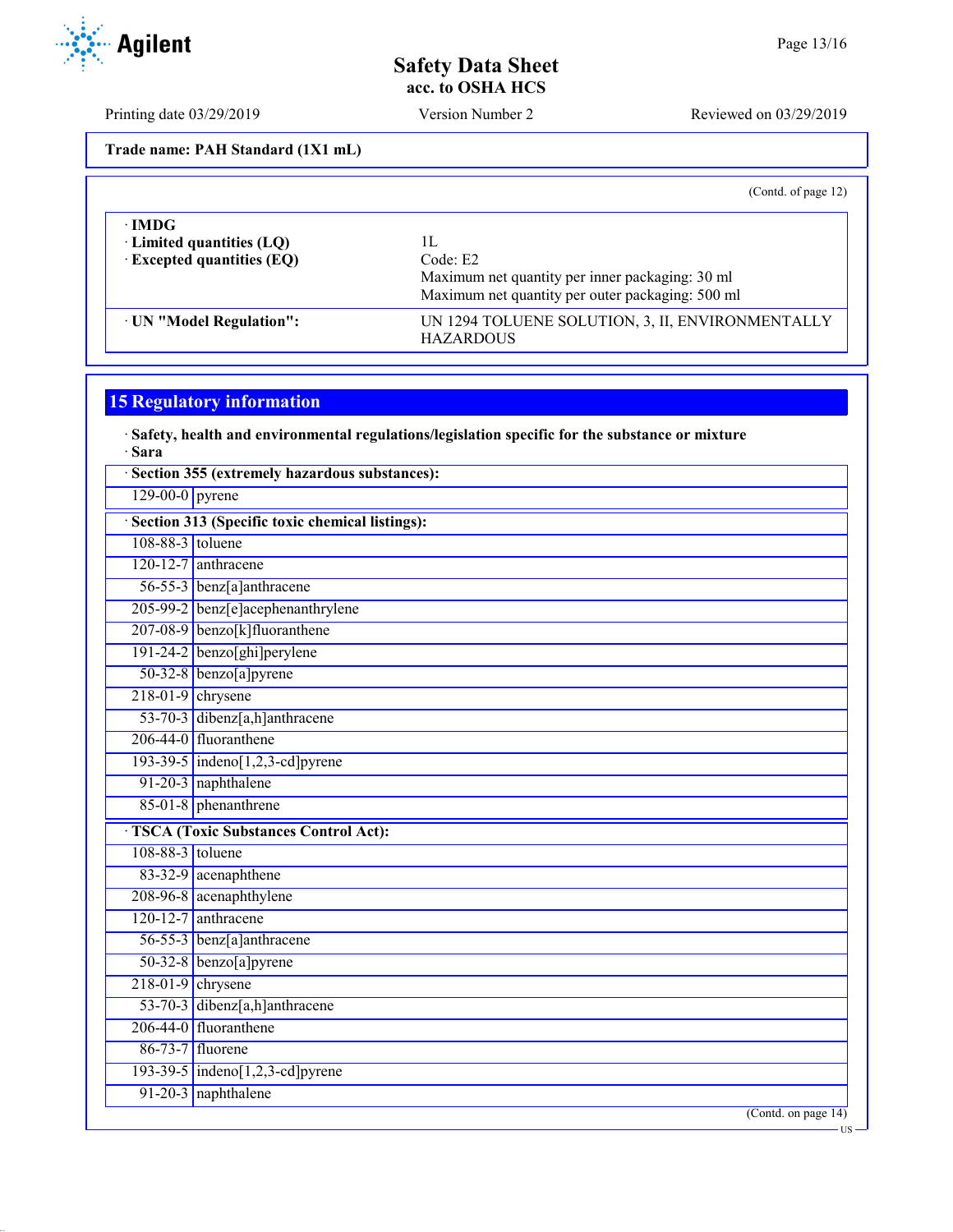US

# **Safety Data Sheet acc. to OSHA HCS**

Printing date 03/29/2019 Version Number 2 Reviewed on 03/29/2019

**Trade name: PAH Standard (1X1 mL)**

|                     |                                                               | (Contd. of page 13) |
|---------------------|---------------------------------------------------------------|---------------------|
|                     | $85-01-8$ phenanthrene                                        |                     |
| $129-00-0$ pyrene   |                                                               |                     |
|                     | TSCA new (21st Century Act): (Substances not listed)          |                     |
|                     | 56-55-3 benz[a]anthracene                                     |                     |
|                     | 205-99-2 benz[e]acephenanthrylene                             |                     |
|                     | 207-08-9 benzo[k]fluoranthene                                 |                     |
|                     | 191-24-2 benzo[ghi]perylene                                   |                     |
| $218-01-9$ chrysene |                                                               |                     |
|                     | 53-70-3 dibenz[a,h]anthracene                                 |                     |
|                     | 86-73-7 fluorene                                              |                     |
| · Proposition 65    |                                                               |                     |
|                     | Chemicals known to cause cancer:                              |                     |
|                     | 56-55-3 benz[a]anthracene                                     |                     |
|                     | 205-99-2 benz[e]acephenanthrylene                             |                     |
|                     | 207-08-9 benzo[k]fluoranthene                                 |                     |
|                     | 50-32-8 benzo[a]pyrene                                        |                     |
|                     | $218-01-9$ chrysene                                           |                     |
|                     | 53-70-3 dibenz[a,h]anthracene                                 |                     |
|                     | 193-39-5 indeno[1,2,3-cd]pyrene                               |                     |
|                     | 91-20-3 naphthalene                                           |                     |
|                     | · Chemicals known to cause reproductive toxicity for females: |                     |
|                     | None of the ingredients is listed.                            |                     |
|                     | Chemicals known to cause reproductive toxicity for males:     |                     |
|                     | None of the ingredients is listed.                            |                     |
|                     | Chemicals known to cause developmental toxicity:              |                     |
| 108-88-3 toluene    |                                                               |                     |
|                     | · Carcinogenic categories                                     |                     |
|                     | <b>EPA</b> (Environmental Protection Agency)                  |                     |
| 108-88-3 toluene    |                                                               | П                   |
|                     | 83-32-9 acenaphthene                                          | A (oral)            |
|                     | 208-96-8 acenaphthylene                                       | D                   |
|                     | $120 - 12 - 7$ anthracene                                     | $\mathbf D$         |
|                     | 56-55-3 benz[a]anthracene                                     | B2                  |
|                     | 205-99-2 benz[e]acephenanthrylene                             | B2                  |
|                     | 207-08-9 benzo[k]fluoranthene                                 | B2                  |
|                     | 191-24-2 benzo[ghi]perylene                                   | $\overline{D}$      |
|                     | $50-32-8$ benzo[a]pyrene                                      | CaH                 |
|                     | $218-01-9$ chrysene                                           | B2                  |
|                     | 53-70-3 dibenz[a,h]anthracene                                 | B2                  |
|                     | 206-44-0 fluoranthene                                         | $\overline{D}$      |
|                     | 86-73-7 fluorene                                              | $\overline{D}$      |
|                     |                                                               | (Contd. on page 15) |

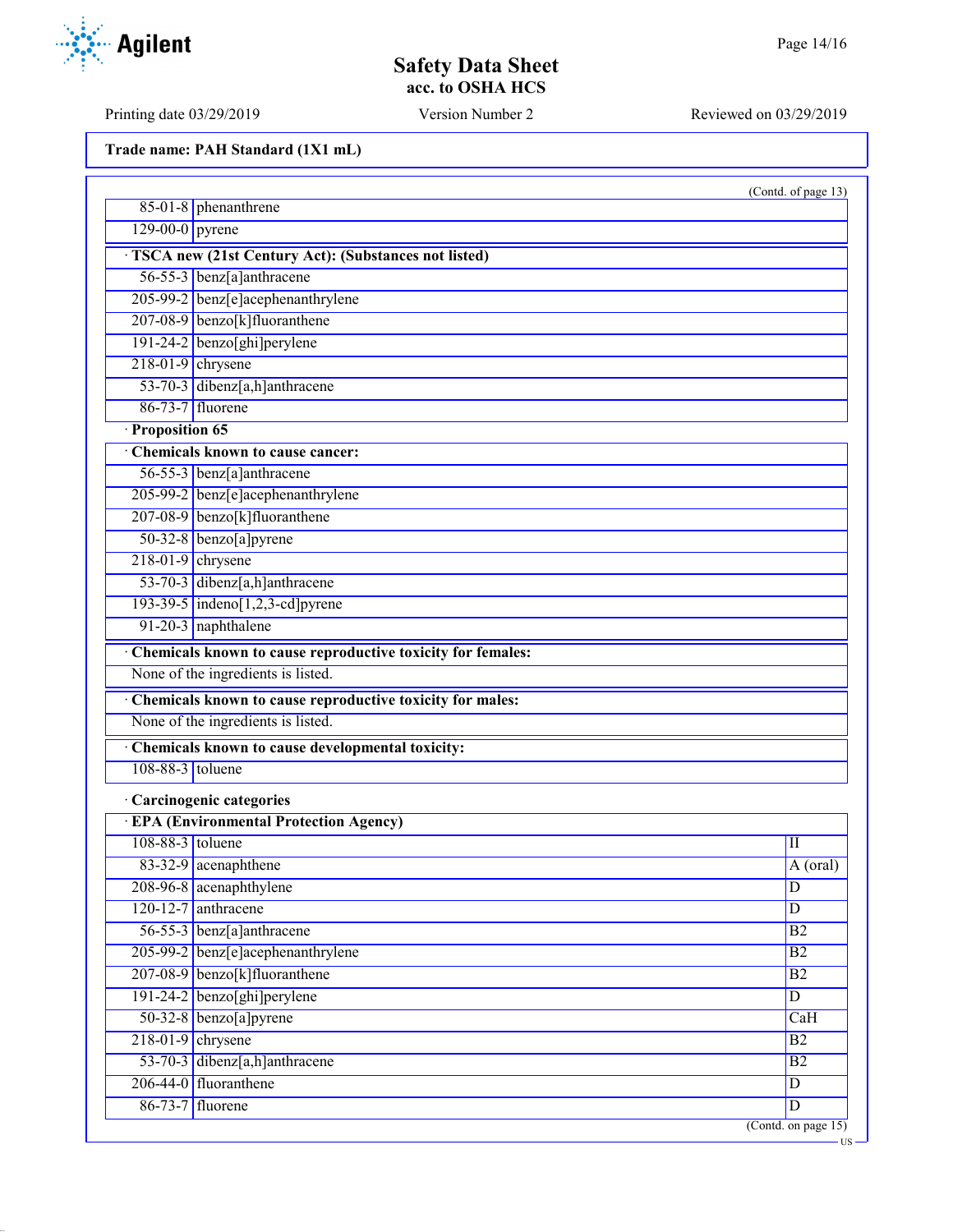**Agilent** 

Printing date 03/29/2019 Version Number 2 Reviewed on 03/29/2019

**Trade name: PAH Standard (1X1 mL)**

|                              |                                                                    | (Contd. of page 14) |
|------------------------------|--------------------------------------------------------------------|---------------------|
|                              | 193-39-5 indeno[1,2,3-cd] pyrene                                   | B <sub>2</sub>      |
|                              | 91-20-3 naphthalene                                                | C, CBD              |
|                              | $85-01-8$ phenanthrene                                             | D                   |
| $\overline{129-00-0}$ pyrene |                                                                    | D                   |
|                              | TLV (Threshold Limit Value established by ACGIH)                   |                     |
| 108-88-3 toluene             |                                                                    | A4                  |
|                              | 56-55-3 benz[a]anthracene                                          | A <sub>2</sub>      |
|                              | 205-99-2 benz[e]acephenanthrylene                                  | A <sub>2</sub>      |
|                              | $50-32-8$ benzo[a] pyrene                                          | A <sub>2</sub>      |
| $\sqrt{218-01-9}$ chrysene   |                                                                    | A <sub>3</sub>      |
|                              | 91-20-3 naphthalene                                                | A4                  |
|                              | · NIOSH-Ca (National Institute for Occupational Safety and Health) |                     |
|                              | 50-32-8 benzo[a]pyrene                                             |                     |
| $218-01-9$ chrysene          |                                                                    |                     |

#### · **National regulations:**

· **Additional classification according to Decree on Hazardous Materials:**

Carcinogenic hazardous material group III (dangerous).

· **Information about limitation of use:**

Workers are not allowed to be exposed to the hazardous carcinogenic materials contained in this preparation. Exceptions can be made by the authorities in certain cases.

· **Chemical safety assessment:** A Chemical Safety Assessment has not been carried out.

## **16 Other information**

The information contained in this document is based on Agilent's state of knowledge at the time of preparation. No warranty as to its accurateness, completeness or suitability for a particular purpose is expressed or implied.

## · **Date of preparation / last revision** 03/29/2019 / 1

#### · **Abbreviations and acronyms:**

ADR: Accord européen sur le transport des marchandises dangereuses par Route (European Agreement concerning the International Carriage of Dangerous Goods by Road) IMDG: International Maritime Code for Dangerous Goods DOT: US Department of Transportation IATA: International Air Transport Association ACGIH: American Conference of Governmental Industrial Hygienists EINECS: European Inventory of Existing Commercial Chemical Substances ELINCS: European List of Notified Chemical Substances CAS: Chemical Abstracts Service (division of the American Chemical Society) NFPA: National Fire Protection Association (USA) HMIS: Hazardous Materials Identification System (USA) VOC: Volatile Organic Compounds (USA, EU) LC50: Lethal concentration, 50 percent LD50: Lethal dose, 50 percent PBT: Persistent, Bioaccumulative and Toxic vPvB: very Persistent and very Bioaccumulative NIOSH: National Institute for Occupational Safety OSHA: Occupational Safety & Health TLV: Threshold Limit Value PEL: Permissible Exposure Limit REL: Recommended Exposure Limit BEI: Biological Exposure Limit Flam. Liq. 2: Flammable liquids – Category 2